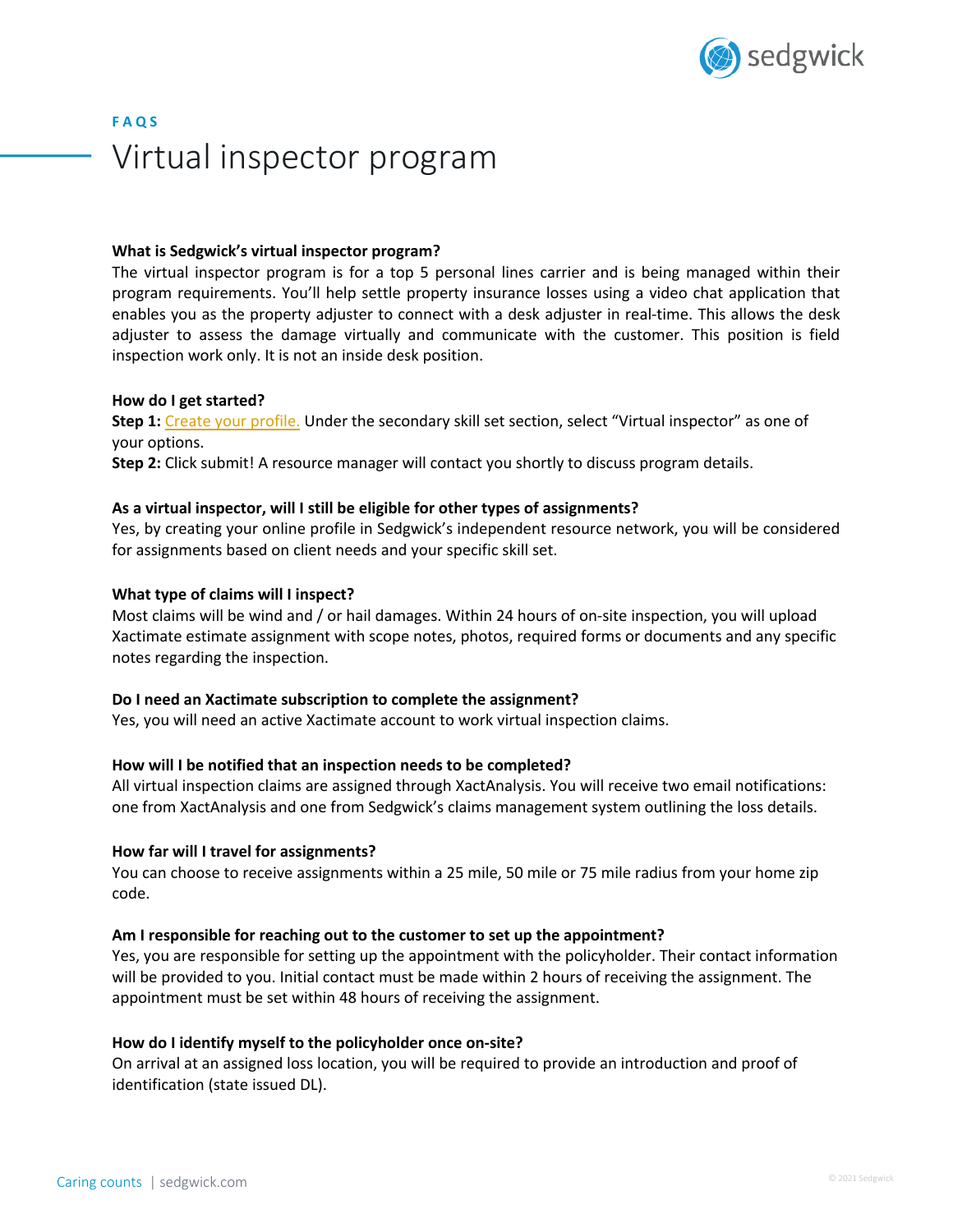# **What equipment is needed?**

- Active Xactimate account
- Fully charged mobile device
- External power supply, if needed
- Measuring tools (chalk, graph paper, pencil, measuring tape)
- Shingle gauge
- Pitch gauge
- Moisture meter
- 24-foot ladder
- Safety gear

## **Is there a cost to get started as a virtual inspector?**

Yes, you will be required to have an active Xactimate subscription and all required equipment (see list above).

## **Is there a dress code?**

*Professional appearance standards*

| Acceptable                   | Unacceptable                |
|------------------------------|-----------------------------|
| Polo shirts                  | Ripped or tattered clothing |
| Slacks (dockers style OK)    | Halter or midriff tops      |
| Dress pants                  | Athletic style sweatshirts  |
| <b>Blouses</b>               | Leggings                    |
| Shirts with collars          | Sweatpants                  |
| <b>Sweaters</b>              | T-shirts                    |
| Jeans                        | Thong sandals               |
| <b>Turtlenecks</b>           | Halter or midriff tops      |
| Athletic shoes / cougar paws | Shorts                      |
| Cap or hat with network logo |                             |

## **What is the onboarding process?**

You will be asked to consent to a standard employment background check (must have a valid driver's license), sign required paperwork, complete online training, and install all required client profiles into our Xactimate.

## **If I have already completed the onboarding process, do I have to do it again?**

No, you do not.

## **Do I need to have a state adjuster license to perform virtual inspections?**

No, you do not need an adjuster license to perform virtual inspections. However, if you are interested in being considered for other assignments, we encourage you to obtain your resident state license or a designated home state license if you live in a non-licensing state.